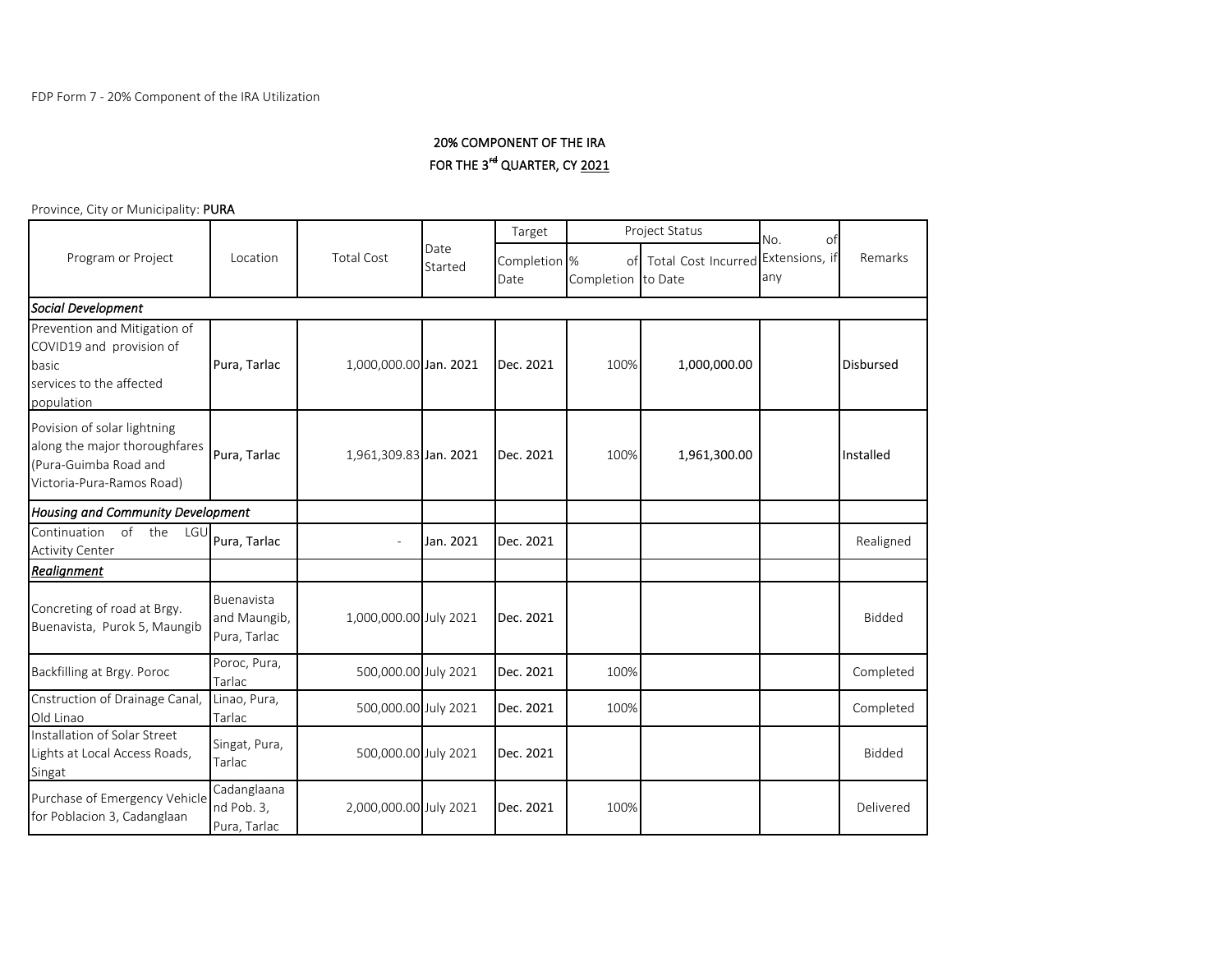| Purchase of Lot and<br>construction of MRF Barangay<br>Pob <sub>2</sub>                                                                      | Pob.2, Pura,<br>Tarlac    | 500,000.00 July 2021   |           | Dec. 2021 |      |            | Ongoing                     |
|----------------------------------------------------------------------------------------------------------------------------------------------|---------------------------|------------------------|-----------|-----------|------|------------|-----------------------------|
| Purchase of Lot for<br>infrastructure projects in Brgy.<br>Naya                                                                              | Naya, Pura,<br>Tarlac     | 1,000,000.00 July 2021 |           | Dec. 2021 |      |            | Re-aligned                  |
| Construction of Covered Court<br>at Barangay Matindeg                                                                                        | Matindeg,<br>Pura, Tarlac | 500,000.00 July 2021   |           | Dec. 2021 | 100% |            | Completed                   |
| Construction of LGU<br>Motorpool at Pob. 2                                                                                                   | Pob. 2, Pura,<br>Tarlac   | 1,000,000.00 July 2021 |           | Dec. 2021 |      |            | Bidded                      |
| Additional appropriation for<br>the prevention and Mitigation<br>of COVID19 and provision of<br>basic services to the affected<br>population | Pura, Tarlac              | 1,000,000.00 July 2021 |           | Dec. 2021 | 40%  | 341,428.50 | Ongoing                     |
| Construction TODA terminal                                                                                                                   | Pura, Tarlac              | 1,000,000.00 July 2021 |           | Dec. 2021 |      |            | Realigned                   |
| Construction of apartment<br>type niche at the New<br>Cemetery lot                                                                           | Pob.1, Pura,<br>Tarlac    | 1,000,000.00 July 2021 |           | Dec. 2021 |      |            |                             |
| Municipal<br>Land<br>Banking<br>Program                                                                                                      | Pura, Tarlac              | 2,700,000.00 Jan. 2021 |           | Dec. 2021 |      |            | Realigned                   |
| Continuation of the Concreting<br>of Kabayugan Local Access Pura, Tarlac<br>Road                                                             |                           | 438,740.17 Jan. 2021   |           | Dec. 2021 |      | 438,740.17 | Completed                   |
| of<br>Procurement<br>Jet-type<br>pitcher                                                                                                     | Pura, Tarlac              | 300,000.00             | Jan. 2021 | Dec. 2021 | 100% |            | Awarded to<br>Beneficiaries |
| Economic Development                                                                                                                         |                           |                        |           |           |      |            |                             |
| Provision of support facilities<br>for palay seed production                                                                                 | Pura, Tarlac              | 1,000,000.00           | Jan. 2021 | Dec. 2021 |      |            |                             |
| Provision of assistance to local<br>development Pura, Tarlac<br>economic<br>projects                                                         |                           | 200,000.00             | Jan. 2021 | Dec. 2021 | 76%  | 152,472.00 | On-going                    |
| Environmental management                                                                                                                     |                           |                        |           |           |      |            |                             |
| Support Fund to ESWM Operation:                                                                                                              |                           |                        |           |           |      |            |                             |
| 1. Tipping Fee to MetroClark<br><b>SWM Corporation</b>                                                                                       | Pura, Tarlac              | 200,000.00             | Jan. 2021 | Dec. 2021 |      |            | Realigned                   |